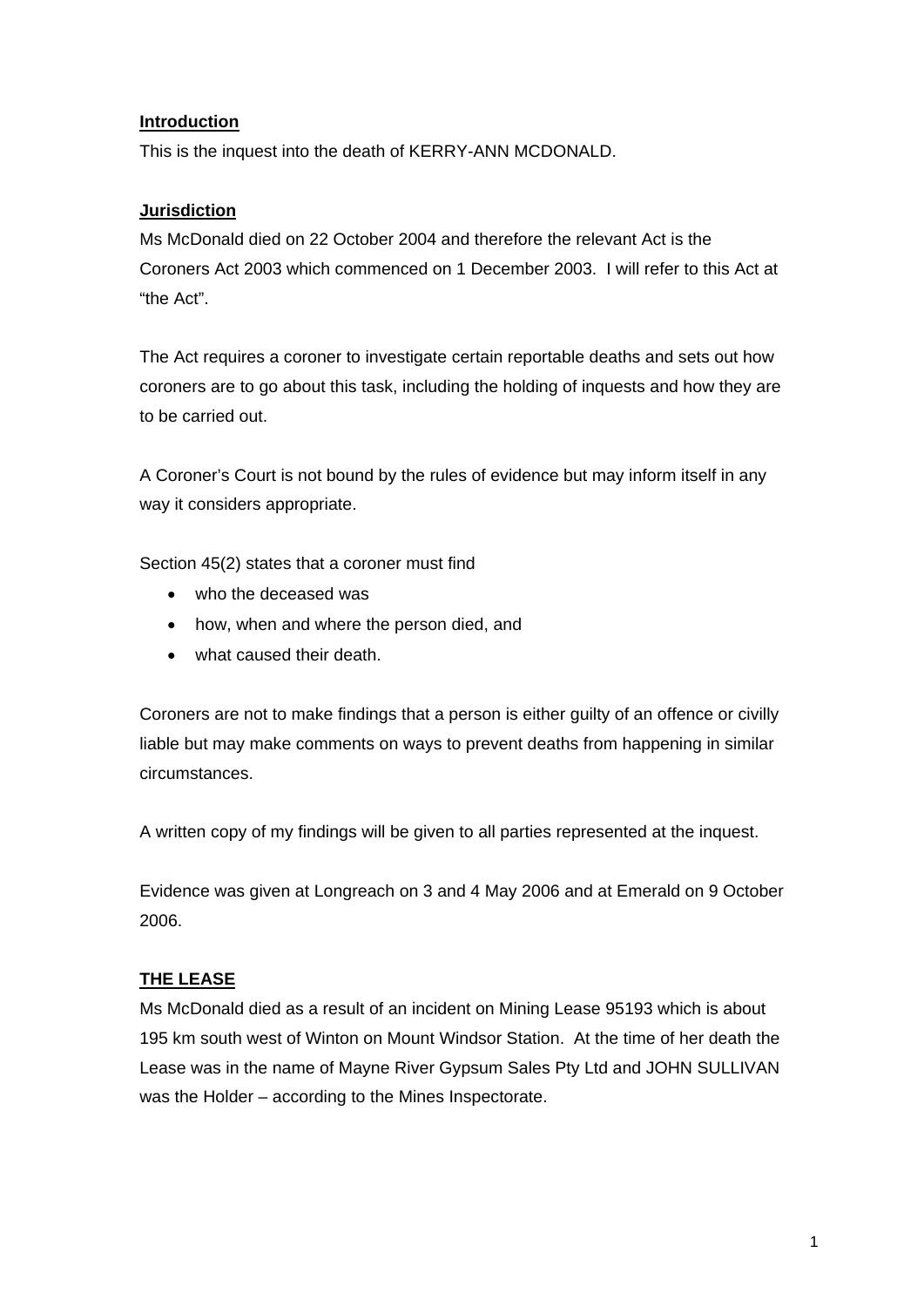However on 31 May 2000 Mayne River Gypsum Sales Pty Ltd entered into a written contract of sale with GEOFFREY IVAN COUPE and his wife BETTY MARLEEN COUPE to sell Mining Lease 95239 which in fact was an Application for a lease, not a granted lease. The only lease granted between 1 December 1995 and 22 October 2004 was Mining Lease 95193.

Mining Lease 95193 is actually contained within Mining Lease 95239.

So – on 22 October 2004 although, in practice, Mr Coupe was the Senior Site Executive, in control of the mine and in fact carrying on the activity on the lease, this was not reflected in the official records. On 24 October 2004 Mr Sullivan appointed Mr Coupe as Operator and Senior Site Executive. For our purposes, Mr Coupe was the operator and Mayne River Gypsum Sales (a partnership between Mr and Mrs Coupe) was the actual operator.

Mayne River Gypsum Sales carried on the business of quarrying gypsum on the lease, carting it to Winton for processing and then selling it for profit. I will refer generally to Mr Coupe rather than Mayne River Gypsum Sales for my own convenience.

## **THE LOADER**

The partnership owned the Kawasaki loader engine number "N E6-00615 OT" which was used on the lease to scrape up the gypsum into stock-piles and then load it into trailers. Various photos show the loader clearly.

The loader weights about 16 tonne unloaded and the bucket carries about 3 tonne making the total loaded weight about 19 tonne. It has good lighting to the front where all the work is done but relatively poor lighting to the rear.

The loader articulates in the middle i.e. it does not have a set of wheels which actually turn.

Appendix 7 to Exhibit 1 is an Accident Report Form concerning the loader prepared by Mr MIKE ROSS who at the time was a Senior Transport Inspector employed by Queensland Transport. Mr Ross also gave evidence.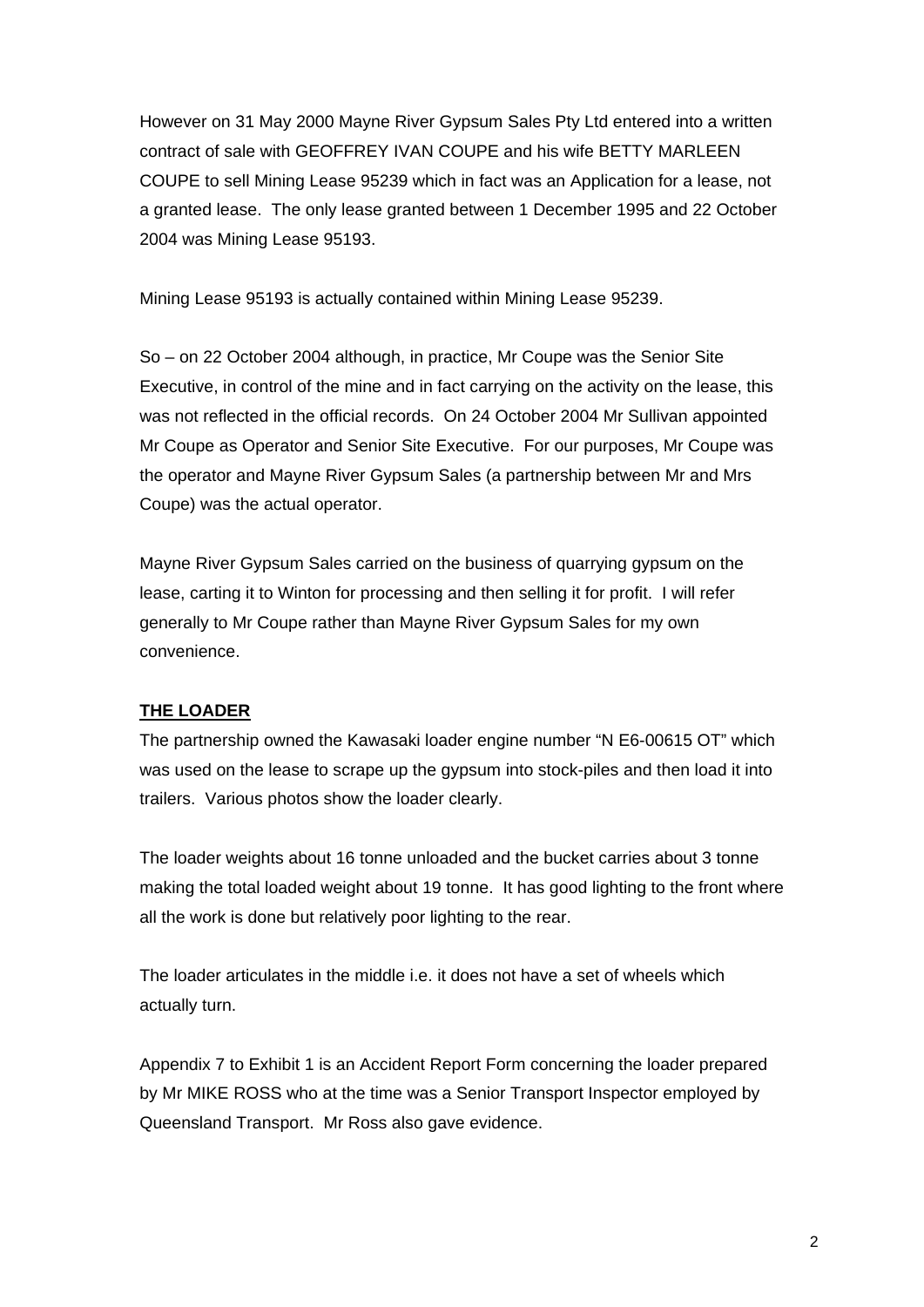Mr Ross said that the "mechanical condition of the loader was pretty good considering its age…it was in good nick mechanically".

Mr Ross originally said that the reversing buzzer was not working but it was later found that one had never been fitted to the loader and Exhibit 9 is Mr Ross' amended Accident Report Form.

The loader was not registered and was not required to be.

The loader is a big machine and the driver sits relatively high. There is a bucket at the front which is normally carried low to the ground as the higher it is the less stable the machine becomes.

The usual practice when loading on this mine site was to fill the bucket, reverse out with the bucket down low and as the loader approached the trailers in a forward movement, to raise the bucket to the appropriate height to unload it.

There are at least two (2) other obstructions/blind spots on this machine besides the bucket.

At the rear of the cabin there is a pillar which obstructs rear vision and then the engine cowling restricts normal rear vision to about 10 metres away, i.e. you cannot see the nearest 10 metres or so from the machine according to Mr Butterworth.

Mr McLellan said that because of the engine cowling

*"if you're looking over the back of the loader, you would have been close enough to Ms McDonald where you would not have seen her from those rear lights."*

and:

*"I think it would have been almost impossible to see Ms McDonald in terms of the way that loader had to go around that truck."* 

# **THE TRUCK (PRIME MOVER)**

The vehicle which transported Mr SIMON GRAHAM BUTTERWORTH, Ms McDonald and her son MARVIN JAH MCDONALD GODINHO to the lease was a Kenworth Prime Mover owned by Mr Butterworth.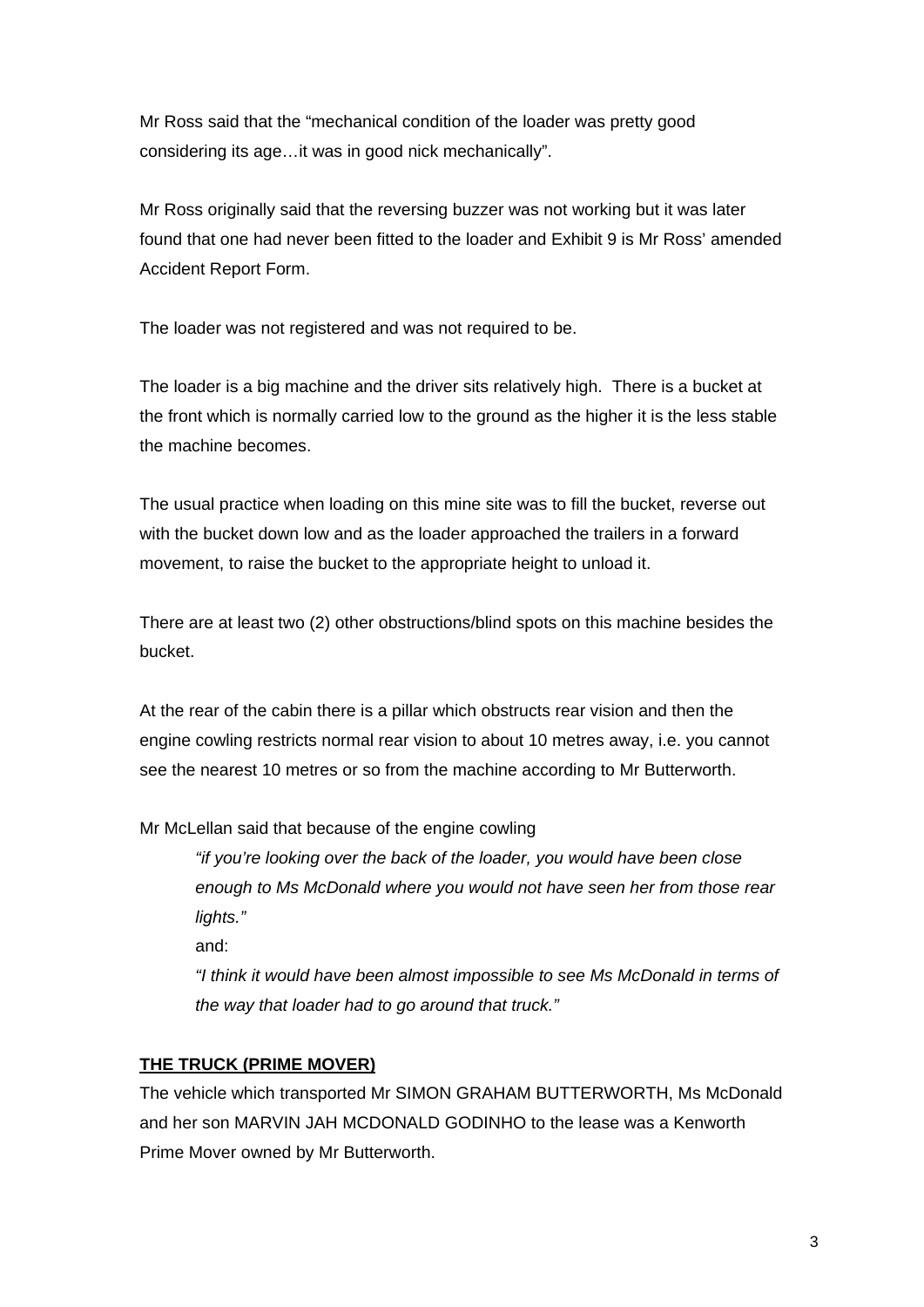Mr Butterworth had been employed as a subcontractor by Mr Coupe for about two (2) months to, among other jobs, drive his own prime mover to the lease, load up with gypsum and bring it back to Winton for processing.

The prime mover had a sleeper cabin behind the driver's cabin and various photographs clearly show details of the truck which had registered number 333-HBU. The vehicle was registered but was not inspected by Queensland Transport after this incident as it was not relevant to the investigation.

Mr Coupe hired the prime mover from Mr Butterworth who used to submit invoices for this (see Appendix 12 for examples).

## **THE TRAILERS**

The prime mover was towing two (2) tipper trailers which were owned by Mayne River Gypsum Sales. Mr Butterworth towed the empty trailers from Winton to the lease with the intention of filling them and then returning to Winton.

## **BEFORE THE TRIP TO THE LEASE**

Mr Butterworth said he had known Ms McDonald for only a few weeks and about a week or so before the incident he had started to employ her to do his book keeping.

Ms McDonald had accompanied Mr Butterworth to the lease on two previous occasions. It had been arranged that Ms McDonald would accompany Mr Butterworth again on 22 October but her son Marvin apparently said he also wanted to go so the plans changed. In fact, Marvin said that his mother talked him into going – but this does not affect the outcome.

Mr Butterworth said he had tea at Tattersalls Hotel Winton at about 6:00 p.m. and that he had not drunk any alcohol that day at all – he only drank Coca Cola. This was supported by the publican, Mr Paul Neilsen and Marvin who said in his statement that he did not see Mr Butterworth drink any beer or alcohol, only Coca Cola.

He said he drove his truck to the Hotel and after tea he drove to Ms McDonald's place and picked her and Marvin up. After that he drove to the BP Service Station where he happened to see and speak to Mr Coupe. Ms McDonald and Marvin got out of the truck and bought soft drinks and some food.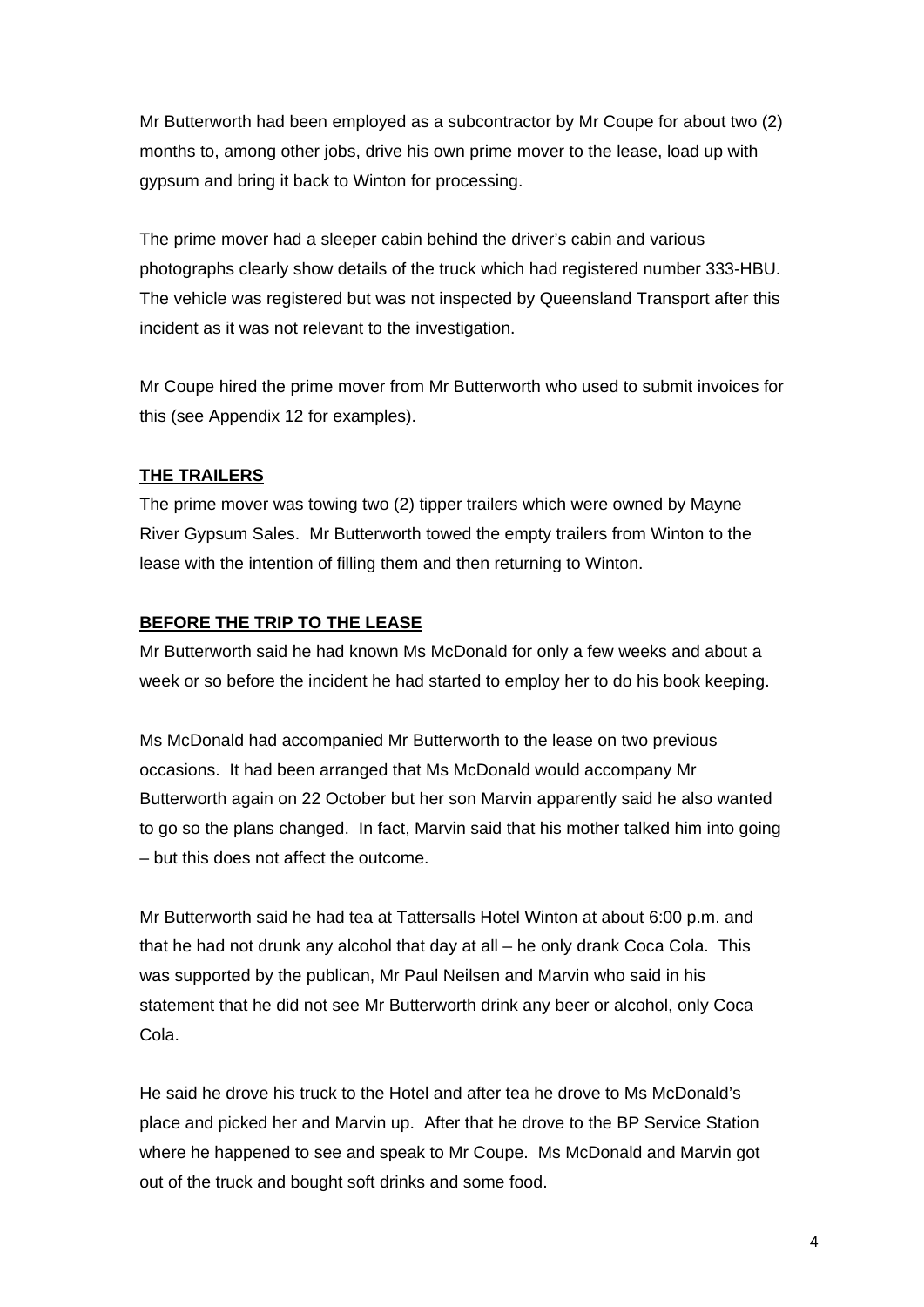We do not know what was discussed between Mr Butterworth and Mr Coupe – but it is apparent that Mr Coupe knew that at least Marvin was accompanying Mr Butterworth to the lease. Mr Coupe said in evidence:

*"I had met Marvin that afternoon at 6:00 p.m. and I thought he'd have him in the cab of the loader – it'll be alright and I didn't take any action."* 

He also said:

*"I wasn't aware that Marvin's mother was also part of the story."* 

Ms McDonald had been drinking at the Gregory Hotel before she met up with Mr Butterworth and it seems that she took a 6 pack of VB cans and perhaps two (2) Rum & Cola cans with her in the truck. We do not know how many she consumed – Mr Butterworth took some empty cans out of the truck after he returned to Winton after the incident. Sgt Brayley said in evidence that he saw some empty VB cans in the truck and perhaps some full cans in a white plastic bag but he did not know how many. Mr Butterworth thought all the cans were empty.

The Autopsy Report showed that Ms McDonald had a blood alcohol reading of 0.086gm/100ml, i.e. .086%

## **THE TRIP OUT TO THE LEASE**

The prime mover, the two trailers, Mr Butterworth, Ms McDonald and Marvin left Winton at about 7:00 p.m. and travelled to Mt Windsor Station and the lease along the Winton Jundah Road before turning off that and proceeding along the mine access road for about 25-30 km before arriving at the lease at about 9:45 p.m.

Along the way they stopped once or twice to check the tyres and so on.

The trip was uneventful.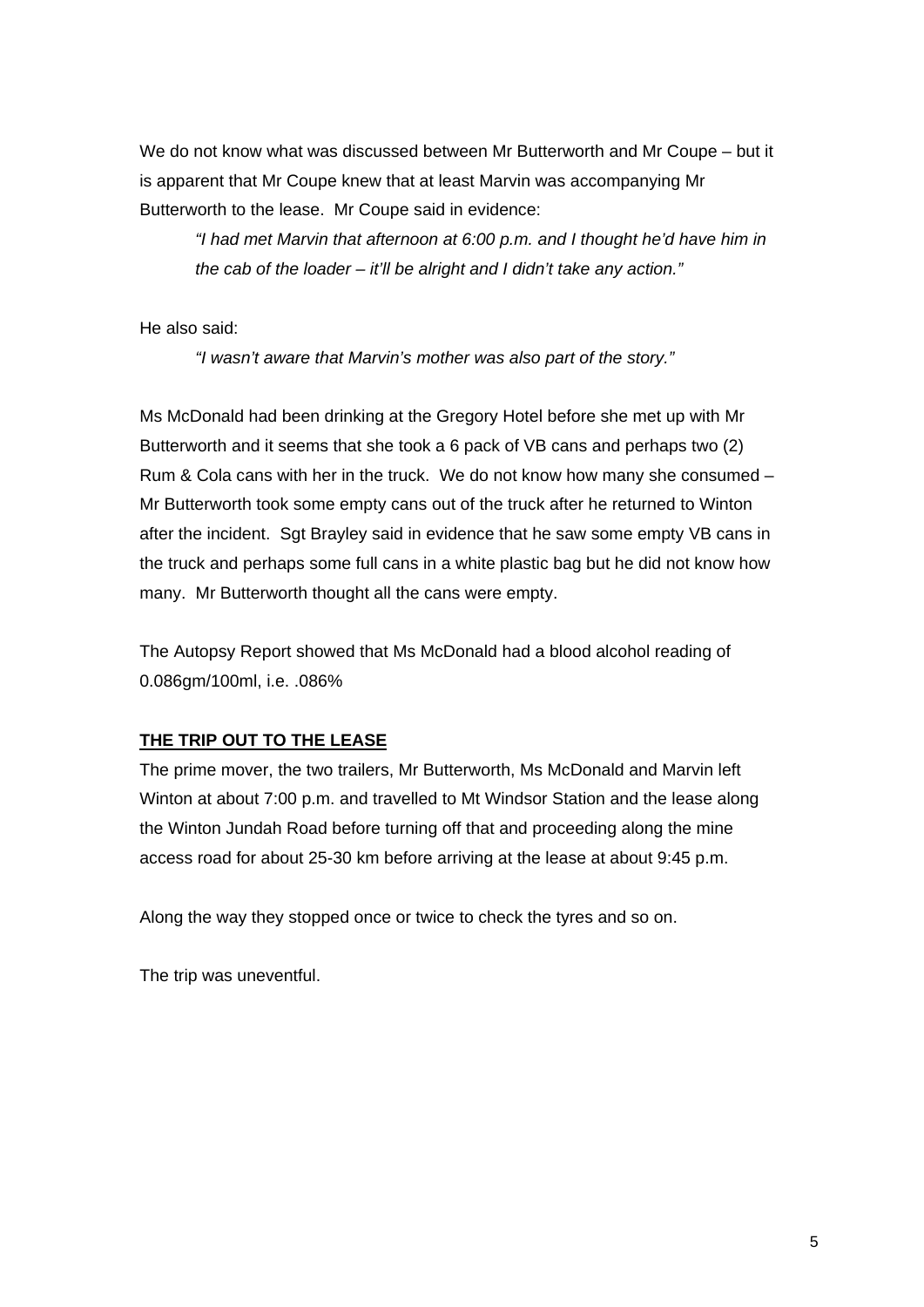## **ARRIVAL**

The road train with its passengers arrived at the mine at about 2130-2145. It seems that Ms McDonald and perhaps Marvin were in the sleeper cab.

When they arrived Mr Butterworth parked the road train in a semi-circle to the right with the stock piles of gypsum on its right He checked the loader oil and water and then started the engine to let it build up air pressure and warm up. He then checked the road train tyres to see if he had any flat tyres. There were none.

He said that Marvin followed him around as he did these things.

When Mr Butterworth started driving the loader he had Marvin with him in the cabin of the loader and Ms McDonald was sitting in the driver's seat of the truck watching proceedings. She had been told by Mr Butterworth to remain in the cabin during the loading operations. Marvin supported this. He said in his statement:

*"Before Simon got out of the truck I remember him saying to Mum "stay in the truck..."* 

Mr Butterworth said that when Ms McDonald had accompanied him before (only a week or so previously) she had stayed in the truck and he had explained to her that if she wanted to get his attention she should stand on the truck fuel tank and he would see her. He said that on her first trip to the mine she had remained in the truck, both in the driver's seat or the bunk and on the second trip she had started off with him in the loader and then transferred to the truck.

# **THE LOADING**

Mr Butterworth said he preferred to work at night because there were no tourists on the road, nights were cooler and therefore it was easier on machinery and there were no flies!

There were two (2) trailers to be loaded from the stock piles of gypsum. Mr Butterworth filled the rear trailer first, starting from the rear and loading from the driver's side. The prime mover engine was running and the lights were on including head-lights, clearance lights and a light mounted on the mirror and another at the rear of the cabin which both shone towards the rear and lit up the trailers.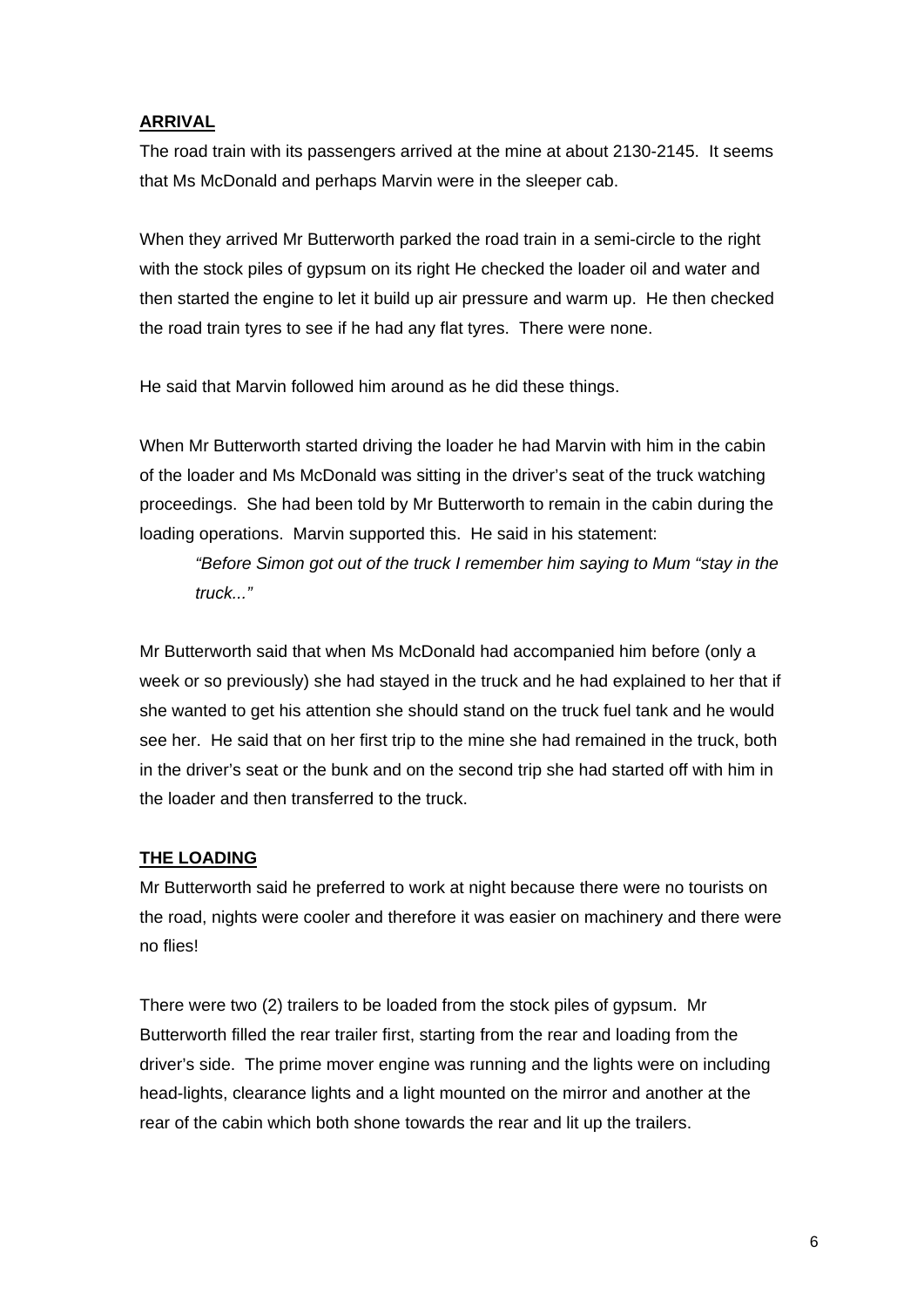After filling the rear trailer Mr Butterworth commenced loading the front trailer from the driver's side. He said he saw Ms McDonald sitting in the driver's seat until the last couple of buckets when he noticed she was no longer there.

He assumed that she had climbed into the sleeper compartment so he kept loading from the driver's side until that was completed.

He then got another bucket load of gypsum which he intended to take around to the passenger side to check on any spots which needed filling i.e. to fill any gaps in the loading which he had done from the driver's side.

He drove the loader into a stock-pile and then reversed it out and kept reversing around the front of the prime mover. He passed through the lights on the front of the prime mover and passed about 2-2.5 metres from the front of the truck. He continued reversing around the truck and then more-or-less parallel to the truck and trailers as he checked the loading.

#### **THE INCIDENT**

I will quote Mr Butterworth in relation to this:

*"While I was putting the last couple of bucketfuls in the front trailer, I noticed she wasn't sitting in the driver's seat any more, yet she'd been sitting there most of the time and then I grabbed another bucket to back round the other side – you just go along because sometimes when I'm loading I end up with a bit of a hole on the passenger side – sometimes in the middle, and just go round the passenger side and just top them up. It was when I backed it round that something just wasn't right and I just stopped and she was in front of us."*

It is apparent that she had been run over by the two (2) right wheels on the loader.

#### Marvin recalled it this way:

*"Simon…reversed back around the front of the truck…when he was doing this he was looking backwards and I was looking forwards. When the loader was next to the red truck, I looked down and saw Mum lying on the ground. She was yelling out. Simon got straight out of the loader and went to help mum. I heard mum yell out "reverse the loader". At that time the loader was rolling slowly forward. Simon jumped back onto the steps of the loader and reached in. I don't know what he touched but the loader stopped rolling."*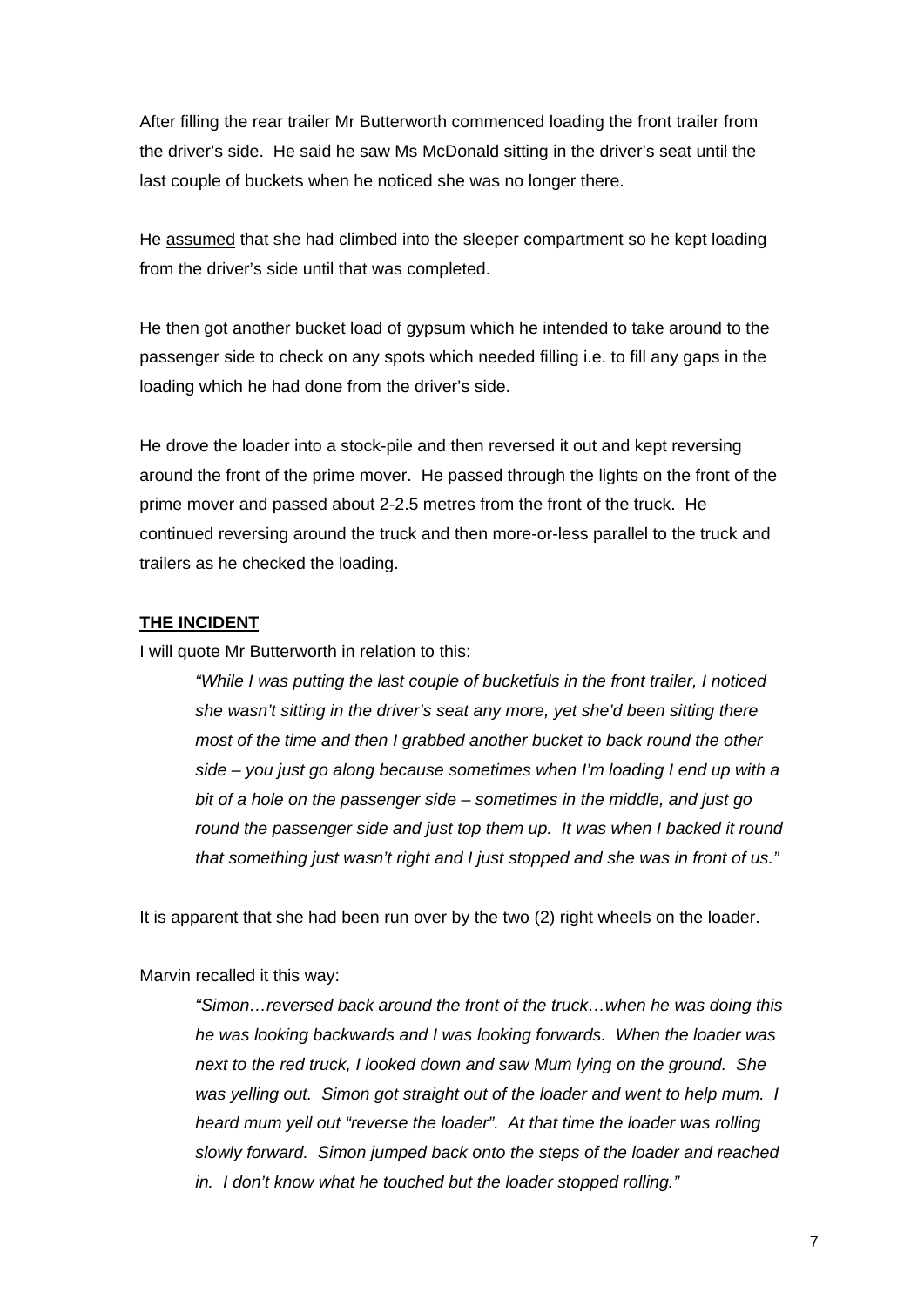Mr Butterworth said that they talked about where it hurt and he then got a sheet out of the cabin, wrapped her legs in it and used both her belt and his to try and immobilize her legs.

During the interview with Mr McLellan on 12 January 2005 Mr Butterworth was asked:

*"Did you ask Kerry-Ann why she was out of the truck?"*  to which he replied:

> *"Yes – that was when she said something about the stars but she was hard to understand."*

Marvin said in his addendum statement, Exhibit 2:

*"After Simon had put Mum in the truck and he was driving out to the main road Mum told me that she was lying down looking at the stars and had fallen asleep. I don't think Simon heard Mum say that because he was driving and I was looking after mum."* 

### **AFTER THE INCIDENT**

Mr Butterworth said both he and Marvin attempted to establish communications on the truck's UHF radio but to no avail. Eventually he and Ms McDonald, who never lost consciousness, decided that they had to leave the mine to endeavour to get medical assistance. He said he lifted the truck tool box out, lifted her into the truck, put the tool box back and then the three (3) of them left the mine.

About 1 km from the mine he was successful in reaching WAYNE MCCULLOCH at Warbreccan Station and told him of what had happened. He asked Mr McCulloch to advise Winton police. He also asked Mr McCulloch to try and get onto Mr RICHARD NEILSON of Elvo Station and seek help from him.

This conversation was overheard by Mrs SANDRA OATES at Jundah. After trying unsuccessfully to speak to Mr Butterworth or Mr McCulloch on the UHF radio, Mrs Oates tried to ring Mr Neilson at Elvo Station but was unsuccessful. She then tried Warbreccan Station but once again did not speak to anyone.

Mrs Oates then rang Jundah police and told Sgt ROSS STEVENSON what she knew. Apparently Sgt Stevenson and/or Mrs Oates (or both) rang Rockhampton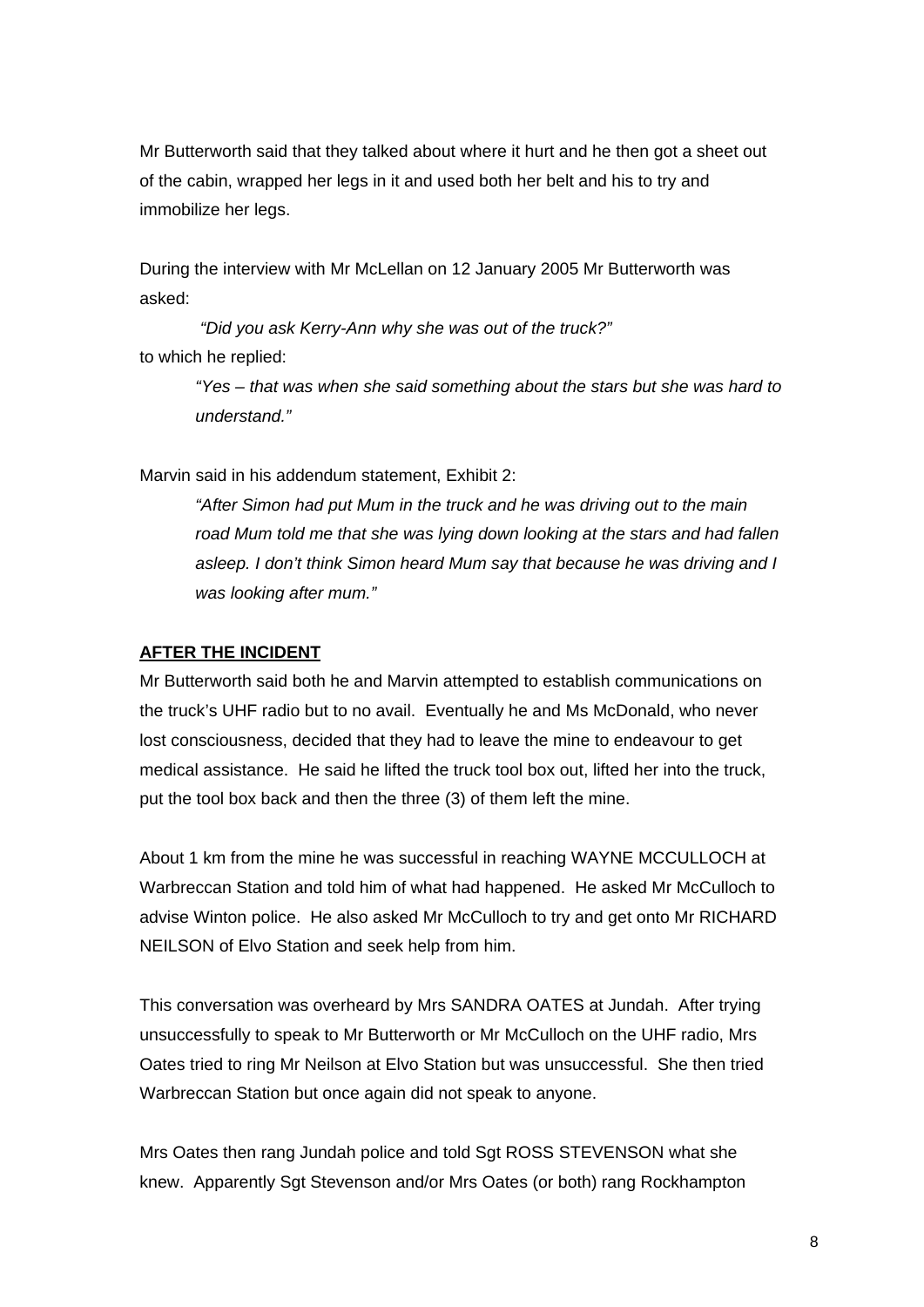Communications Centre and in any event at about 0100 on Saturday 23 October 2004 Sgt Brayley, Officer in Charge, Winton Police and Senior Constable Jeremy Lambert received a call from Rockhampton Communications Centre.

Sgt Brayley then rang Mrs Oates and obtained further information from her. Winton police contacted the Queensland Ambulance Service at Winton, tried to find Mr Coupe and also the Winton Airport caretaker to get some portable lights to take with them to assist the Royal Flying Doctor Service aeroplane to land in the dark. They could find neither Mr Coupe nor the caretaker.

Mr Butterworth had meanwhile continued driving to the Winton-Jundah Road which he reached just after he observed no signs of life in Ms McDonald at about 0115.

At about 0145 Mr TROY HAMILTON arrived at the road junction. Mr Hamilton was driving a three trailer road train carrying cattle for Mt Windsor Station. Mr Hamilton saw a fire which Marvin had lit and Mr Butterworth's road train stopped on the mine access road, the road Mr Hamilton intended driving down.

Mr Hamilton said he had heard Mr Butterworth calling on the UHF radio, trying to reach the police so he had some idea that something had happened. He stopped his road train on the Winton-Jundah Road and after speaking to Mr Butterworth he rang the police on his satellite telephone and passed the message that Ms McDonald had died. Mr Butterworth also spoke on the phone at that time.

Mr Hamilton said that he tried to comfort and assist Mr Butterworth and Marvin until Sgt Brayley and S/Const Lambert arrived at about 0430 with the ambulance.

Sgt Brayley said that when police arrived they found all three (3) people in distress, i.e. Mr Butterworth and Mr Hamilton and Marvin.

I will not continue on with what happened over the next hours and days but will turn now to factors which may have contributed to the incident.

## **ALCOHOL**

As I said before, Mr Butterworth had apparently not consumed any alcohol although Ms McDonald had. Her blood alcohol reading at the time of death was .086% and this was discussed with Dr Buxton, the pathologist. He said that the "peak" alcohol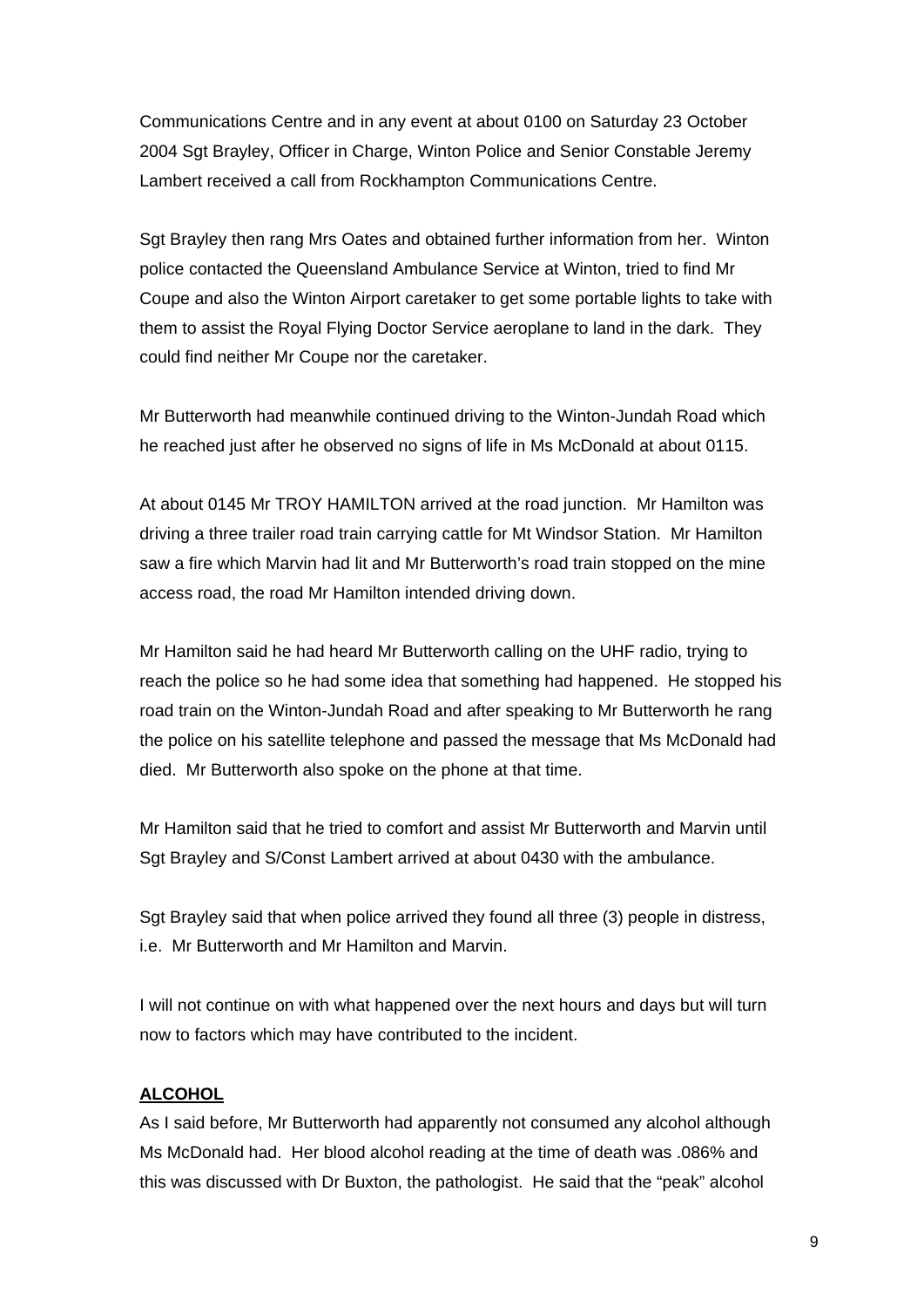would have been higher than that but it was impossible to "guesstimate" how much higher it would have been.

At .086% the law says that Ms McDonald should not drive a car but I think common sense would indicate that she was not under the influence of alcohol. Mr Butterworth did not believe she was.

## **LIGHTING**

There was a lot of evidence about lighting and a re-enactment was done but unfortunately the true lighting probably did not come through on the video and photos.

The only artificial lighting on the mine site was provided by the truck and trailers and the loader.

I mentioned lighting on the vehicles earlier but to reiterate, the loader was well lit at the front but not on the rear. The truck had four (4) headlights on, various clearance lights and two (2) other lights on the driver's side, one (1) mounted on the mirror bracket and one (1) down lower on the rear of the sleeper cab, both facing the rear. Mr Butterworth said that these rear-facing lights allowed good visibility along the truck and trailers. He described these lights as 'loading lights' – they allowed him to see the material in the back trailer and gave sufficient light to change tyres or cook a meal.

The truck also had four (4) spotlights but Mr Butterworth said these were definitely not on.

It can be seen therefore that there was good or at least adequate light on the driver's side but the passenger side, where the last bucket was to be distributed, was not well lit.

There was also evidence concerning the amount of glare as you drove through the headlights and around to the passenger side. Mr Butterworth said that he sat above the truck headlights and they were not a problem whereas if the spotlights had been turned on they would have caused a problem.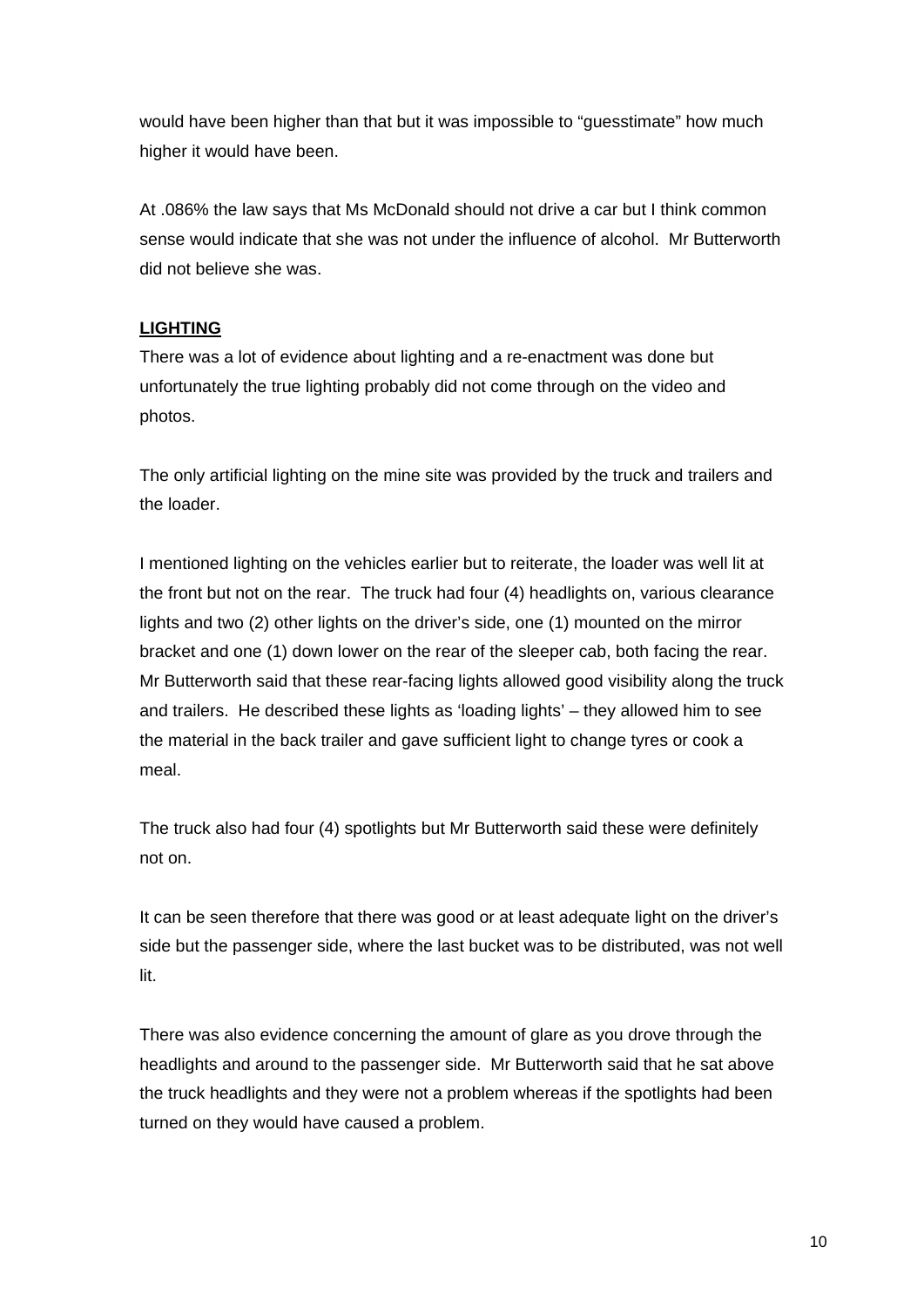Mr Bide asked Mr Butterworth: *"Do the lights from anywhere when loading interfere with your vision?"* and he replied *"No"*.

However there is no doubt that you would pass through an area of relatively high light intensity into an area of relatively low light intensity and it would take some time for your eyes to adjust.

## **DUST**

The loading and unloading of the bucket would seem to create a reasonable amount of 'dust' or fine powder in the air but Mr Butterworth did not see that as a problem, nor did he see any dust on the loader windscreens as a problem. He said he had in fact cleaned the loader windows with Windex only the night before and he could see well.

## **THE MANNER OF DRIVING**

In evidence Mr Butterworth said that as he came around the front of the truck: *"I'm looking at the truck to make sure I'm not going to hit the truck as I come around the front of it…and as I've straightened up, I'm looking at the bins to see if they're empty."* 

He told Mr Bide:

*"I was looking at the front of the truck and the bins, sort of everything…a couple of metres off the ground, not actually looking at the ground."*  He told Sgt Brayley in the record of interview:

*"Just steady walking pace. Like It's not quick. I'm just pretty big on like taking it easy. And like when you're finished you just idle the machine back and just while your doing that last bit you just take it real slow and then when you're done, like the machine's not hot and you can just turn it off. You haven't got to sit there and wait for it to idle down. And that was the thing we were just like a third throttle and just poking backwards. Like checking the bins and it was just a case I was checking the bins."* 

Marvin did not remark on the speed the loader travelled but he did say Mr Butterworth was looking "backwards".

Mr Butterworth said that when he drove the loader he sat side on and used his left foot on the accelerator.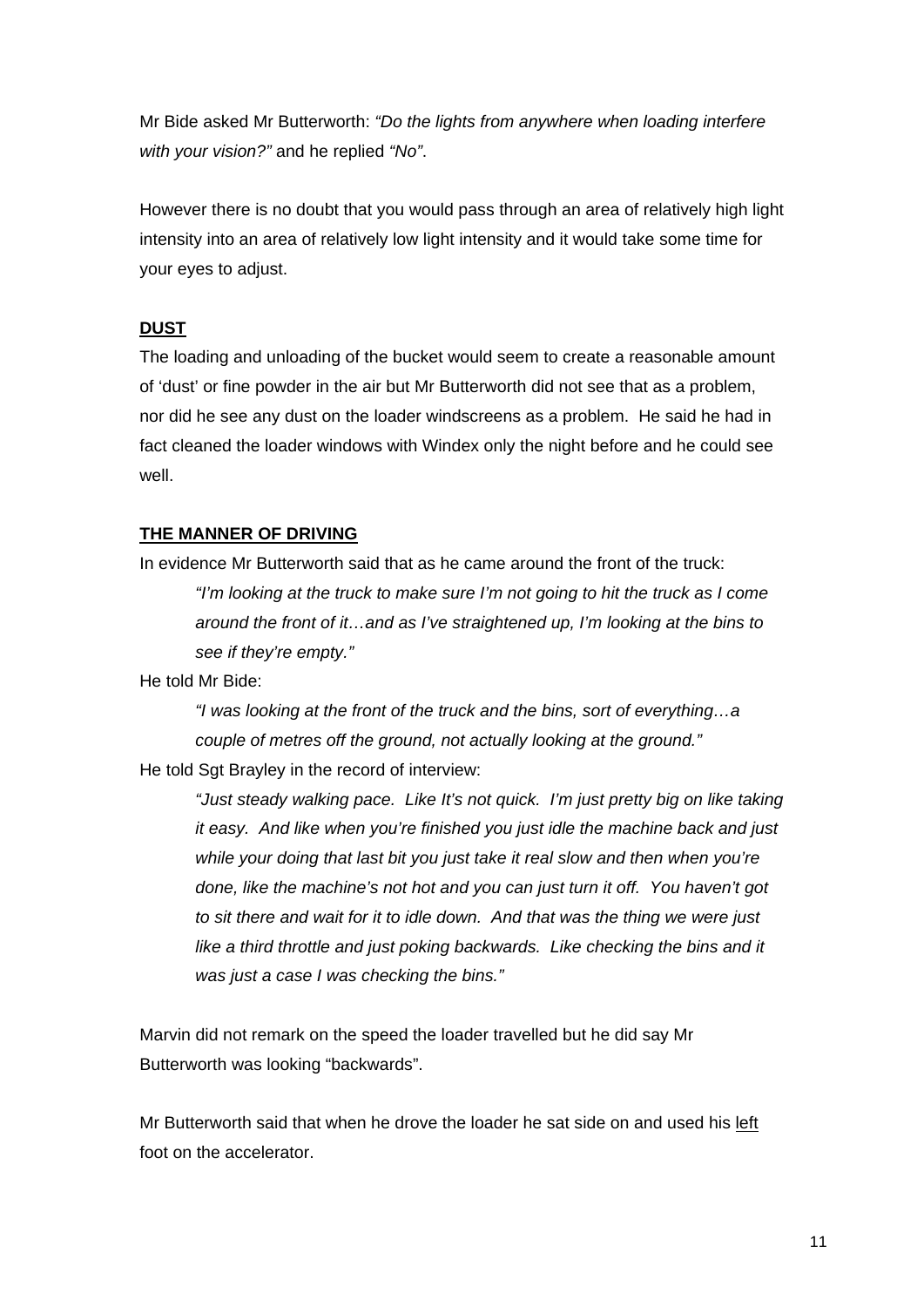Mr Butterworth described how he loaded the trailers and drove the loader in general and particularly how he reversed around the front of the truck.

Inspector Fasching said that: *"the way he was loading was not unusual for the industry."*

Former Inspector McLellan said that the way Mr Butterworth used the loader was "very standard" and at page 129 of the transcript he said:

*"A loader will go to the other side of the truck to finalize loading. In this particular case he's driven around the front of the truck. If you have a look at the position of the stock-pile to the front of the truck, the position coming back*  from that to load the off-side of the truck would be a normal thing to do *because that's the shortest distance."* 

Mr Coupe said at p.188:

*"My opinion of the way he reversed around the front of that prime mover would be exactly how I would do it…I would take the shortest route."* 

## **THE LOCATION IN RELATION TO THE INJURIES**

The mine site is about 195 km from Winton which is a small town about 900 km west of Rockhampton and perhaps 600 km south-west from Townsville.

Mr Tate asked Dr Buxton if Ms McDonald's injuries were so severe that death was inevitable to which he replied:

*"If this had occurred close to a major teaching centre where expert surgeons and everybody else on site ready to operate there would have been an outside chance they could have salvaged this poor lady If it had happened in Rockhampton or else in a small rural centre those injuries would have proven fatal."*

The Autopsy Report, Exhibit 3, sets out the injuries more fully.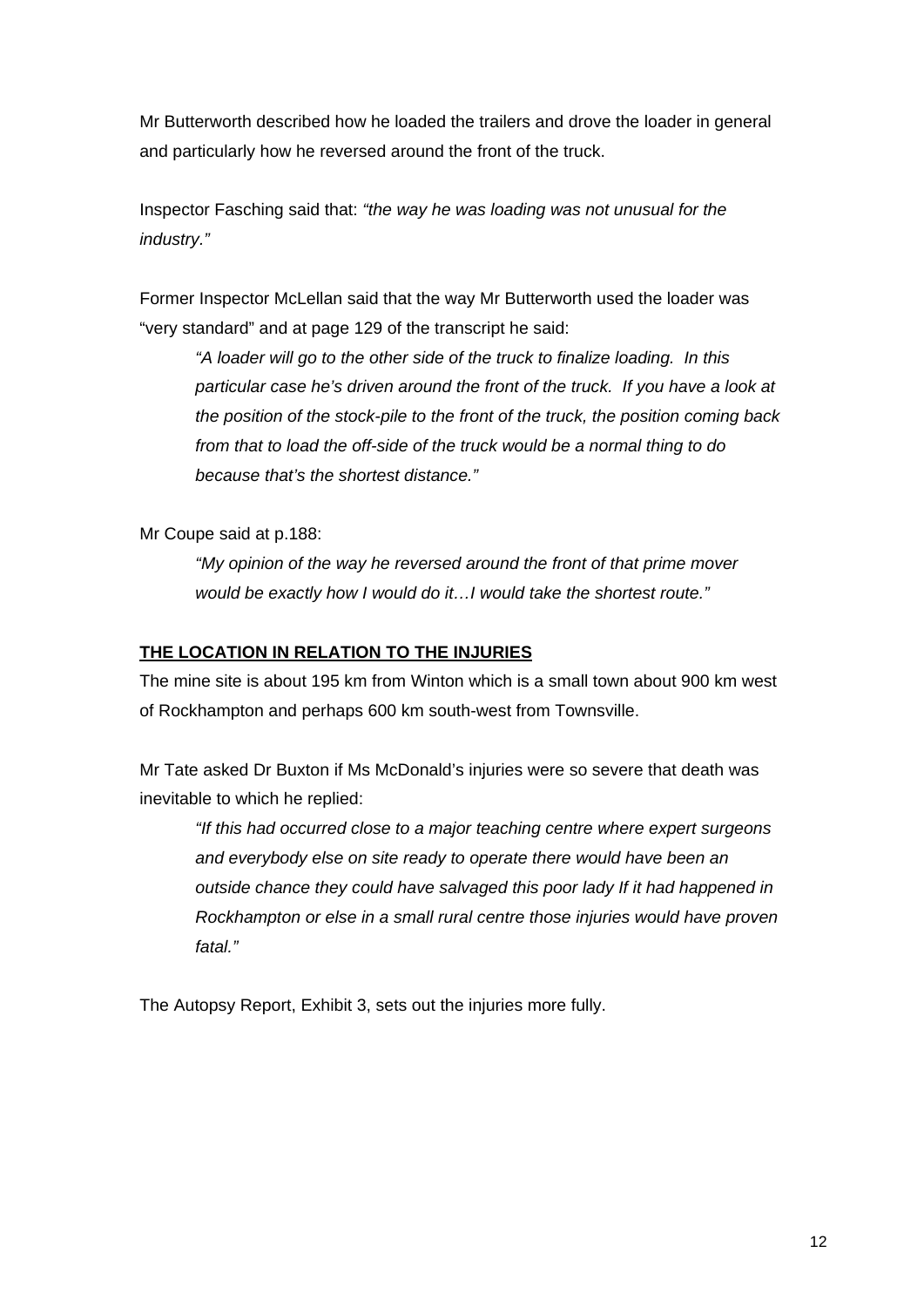# **SECTION 48 OF THE CORONERS ACT 2003**

Under the Coroners Act 1958 a coroner could commit a person to the Supreme Court or District Court in the same way as if a committal hearing had been held.

Under the present Act, if a coroner reasonably suspects a person has committed an offence, the coroner must give the information for an indictable offence to the Director of Public Prosecutions or for any other offences, to the Chief Executive Officer of the Department which administers the Act.

It seems to me that offences have been committed against the Mining and Quarrying Safety and Health Act 1999 and its Regulation 2001. However these are simple offences and have a maximum period of twelve (12) months to be commenced. The Department of Natural Resources and Energy Mining Inspectorate decided not to proceed with any charges and therefore that is the end of that.

However, there is a possibility that Mr Butterworth could be charged with dangerous driving causing death under Section 328A of the Criminal Code or perhaps manslaughter under the Criminal Code.

# **THE CRIMINAL CODE**

Section 291 of the Criminal Code provides that it is unlawful to kill another person unless that killing is authorized, justified or excused by law.

Section 293 provides that any person who causes the death of another is deemed to have killed that person.

Section 300 states that any person who unlawfully kills another person is guilty of the crime, which is called murder, or manslaughter, according to law.

Section 302 defines murder as an unlawful killing where the offender intends to kill or do grievous bodily harm.

Section 303 provides that any person who unlawfully kills another in circumstances which do not constitute murder is guilty of manslaughter.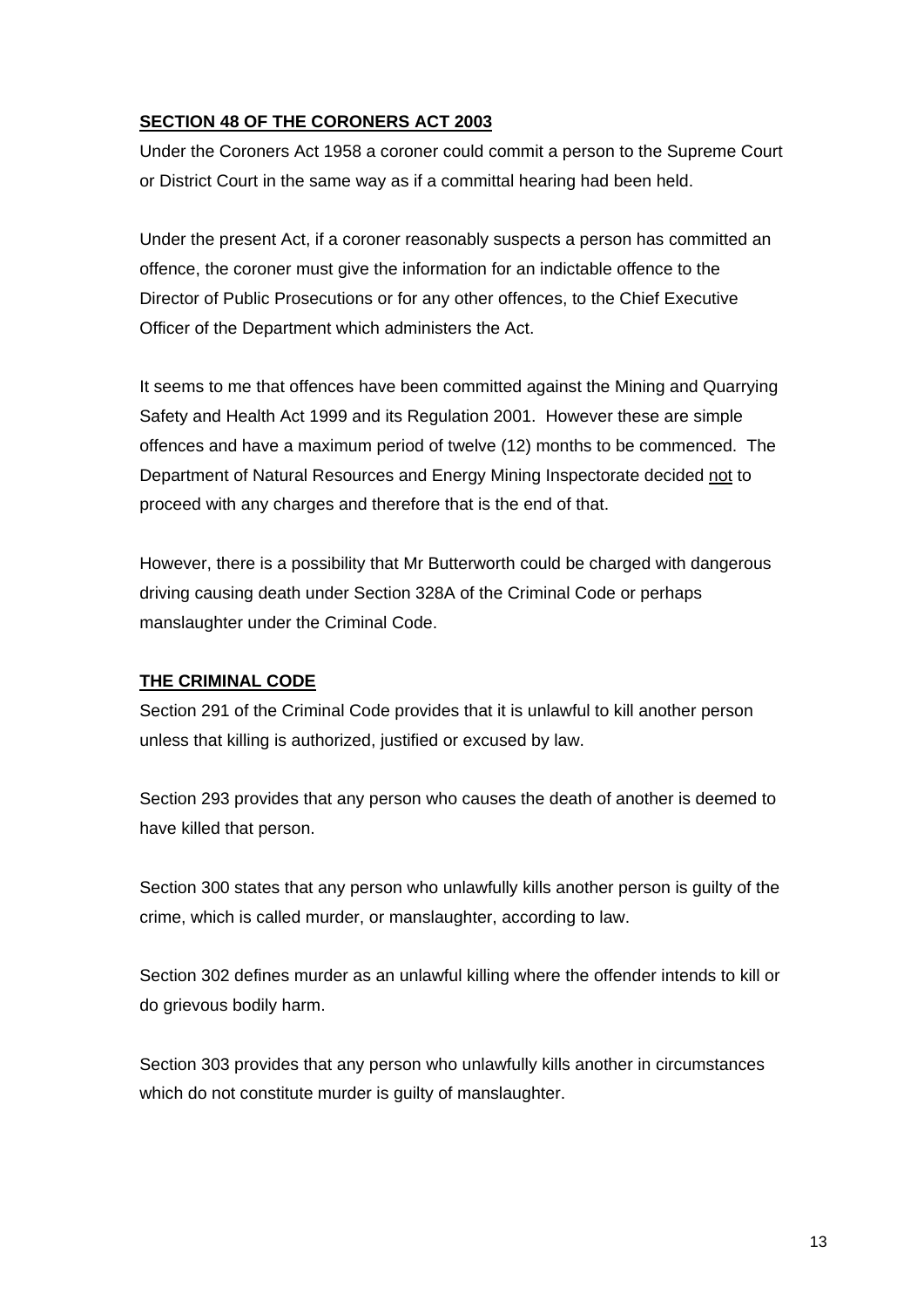There is no evidence at all which would indicate that Mr Butterworth intended to kill Ms McDonald or to do grievous bodily harm to her so I will only consider the offences of manslaughter or dangerous driving causing death.

Section 289 of the Criminal Code says as follows:

"It is the duty of every person who has in the person's charge or under the person's control anything, whether living or inanimate, and whether moving or stationary, of such a nature that, in the absence of care or precaution in its use or management, the life, safety or health of any person may be endangered, to use reasonable care and take reasonable precautions to avoid such danger, and the person is held

to have caused any consequences which result to the life or health of any person by reason of any omission to perform that duty."

Mr Butterworth was driving a 16 tonne loader with a bucket containing perhaps 3 tonne. There is no doubt in my mind that such a machine is dangerous and obviously it was because Ms McDonald died.

The questions are – did he use reasonable care and take reasonable precautions to avoid such danger?

At this point I will introduce Section 328A of the Criminal Code which at (4) states for our purposes:

 A person who operates a vehicle dangerous in any place and causes the death of another person commits a crime and is liable upon conviction upon indictment to imprisonment for seven (7) years.

It is self evident that this offence could also relate to Mr Butterworth

The question is – does it?

The proper test to be applied to dangerous driving is the so-called objective test.<sup>1</sup>

 1 R –v- McBride [1962] 2QB 167; [1961] 3 All ER 6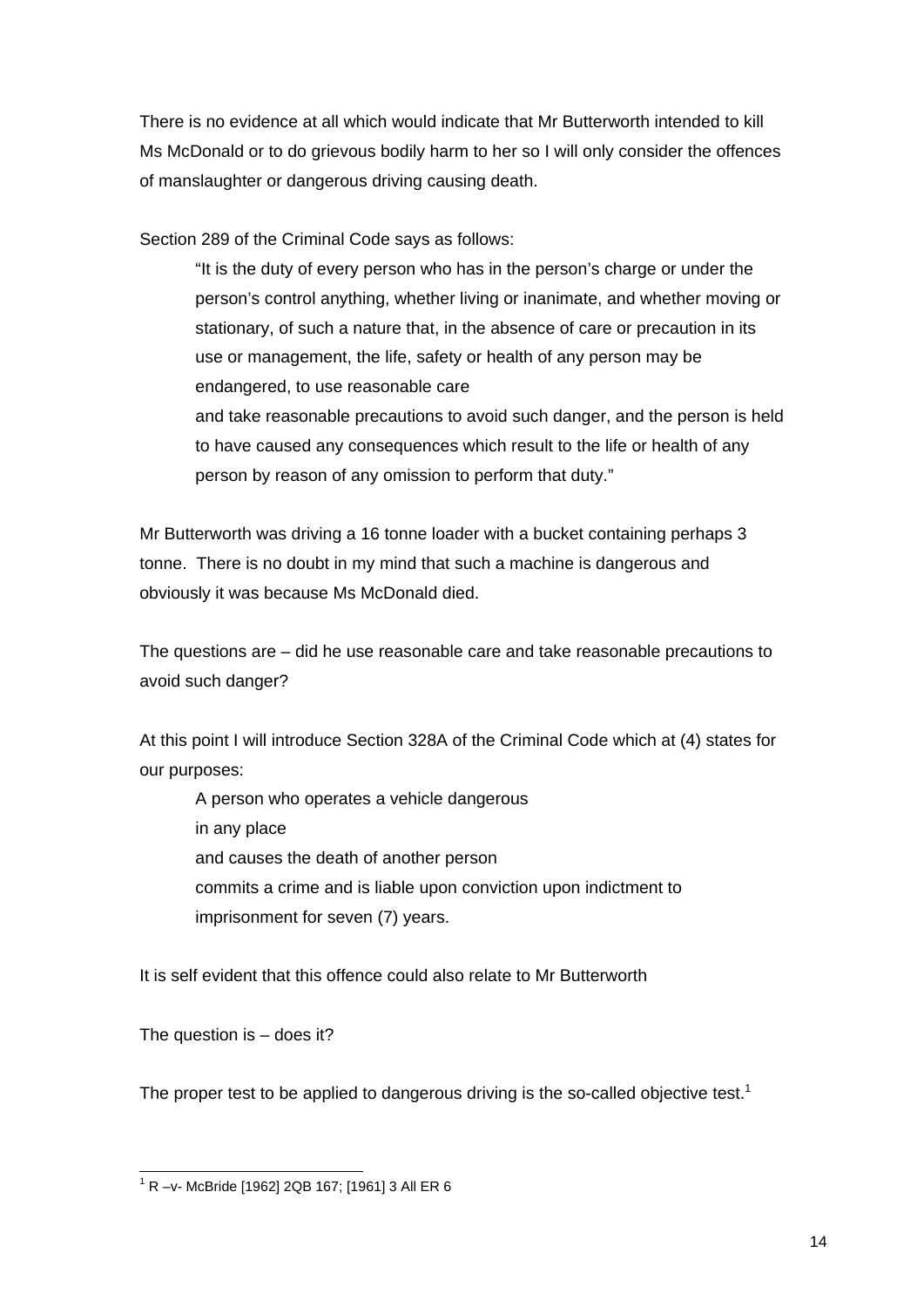The objective test does not rely on the state of mind of the driver but is impersonal and universal.<sup>2</sup>

Dangerous driving does not require proof of criminal negligence.<sup>3</sup>

On a charge of dangerous driving, the test being objective, the degree of negligence is irrelevant. In R-v-Evans [1963) 1 QB 412; [1962] All ER 1086 it was held that if a driver in fact adopts a manner of driving which the jury thinks was dangerous in all the circumstances, then on the issue of guilt it matters not whether he was deliberately reckless, careless, momentarily inattentive or even doing his incompetent best. Such considerations are highly relevant for any person (Court) who has to consider whether a prosecution is justified or not.

In R-v- Gosney [1971] 2 QB 675 at 680 and 3 ALL ER 220 at 224 it was said that in order to justify a conviction there must be not only a situation which, viewed objectively, was dangerous, but there must also have been some fault on the part of the driver causing that situation. Fault involves a failure, a falling below the care or skill of a confident, experienced driver in relation to the manner of driving and the relevant circumstances of the case.

## **HINDSIGHT BIAS**

It is appropriate at this point to introduce the concept of hindsight bias, i.e. because we know the result we therefore consider, even unconsciously, a different answer to the question raised. For example in this case – we know Ms McDonald died so we may therefore, knowing that fact, look at the situation differently.

Inspectors McLellan and Fasching and Mr Coupe all agree that the method used by Mr Butterworth to load the trailers is very standard and at least probably if not absolutely the way they would do it – including the last load.

What may differ is the response to the situation where Mr Butterworth could no longer see Ms McDonald. We can all now say, knowing the result, that we would have stopped the loader and gone to see where she was. But would that have been our honest response at the time if we were driving the loader and an adult, who had been there before, who had previously been told to stay in the truck and had done so – including going out of sight into the sleeper cab – and on the night in question was told to "stay in the truck"?

 2 R –v- Coventry [1938] 59 CLR 633 at 638 3 R –v- Wilson [1965] QWN 42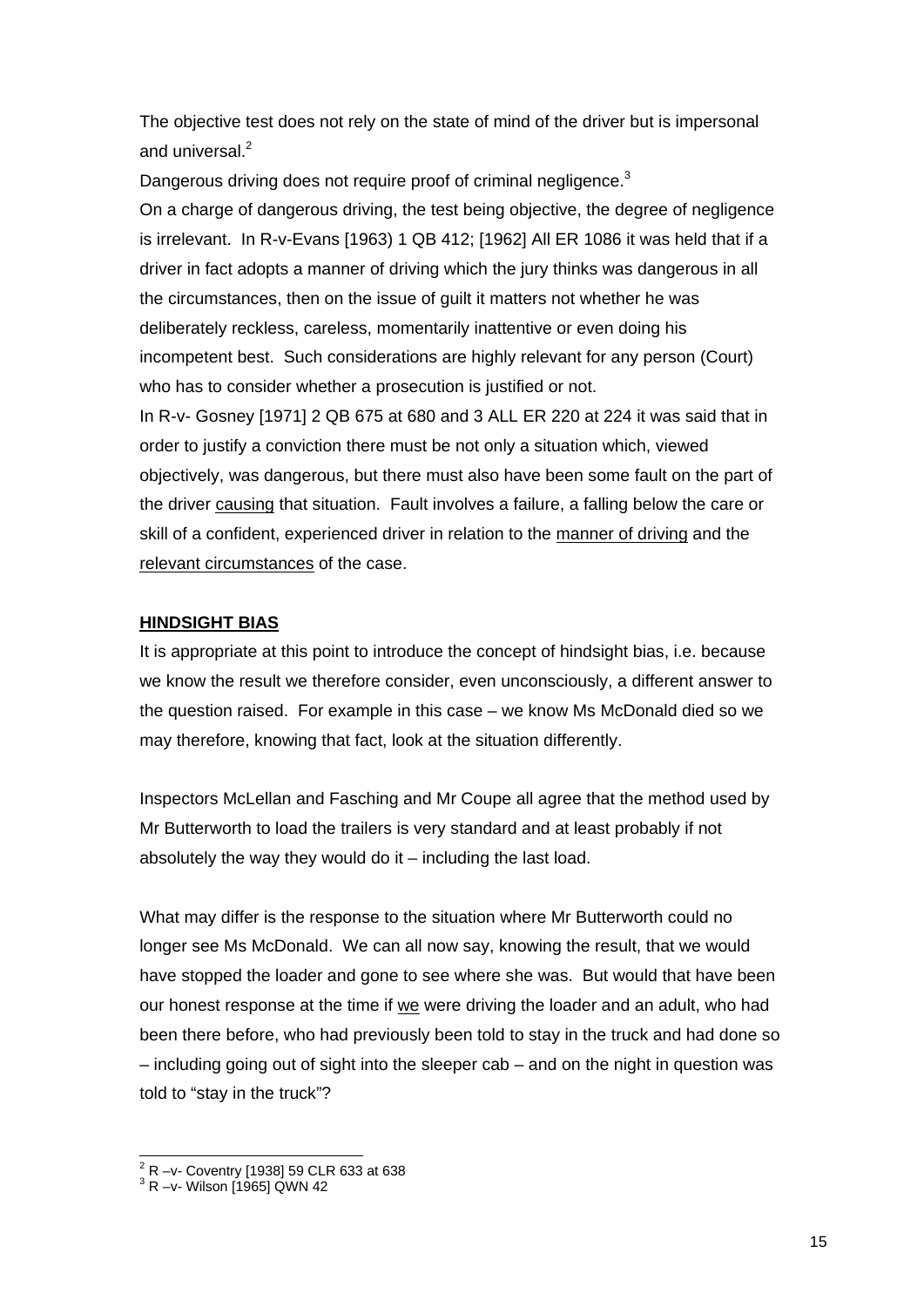Would we have stopped and gone to check – or would we finish off the loading as Mr Butterworth intended to do?

Mr Butterworth said many times during his evidence words such as: *"to my assumption she'd hopped into bed – she'd had a few drinks and it was getting late"*

- and *"At no time did I think she'd got out"*
- and *"Now if I would've had any doubt in my mind that she was out I would've stopped but there was no doubt in my mind"*
- and *"… Kerry's not exactly a kid either she's got her own mind and she made the decision to get out"*
- and *"I'd asked her not to get out and she hadn't previously, she stayed in the truck".*

I reiterate that under the Coroners Act 2003 I do not commit people but I give information to the Director of Public Prosecutions if I reasonably suspect a person has committed an indictable offence.

In this case I believe that the words on page 25 of Exhibit 1, the Report of Mr McLellan are correct when he said under the heading "Probable direct cause of the accident"

*"After being told to stay in the cabin of the prime mover by Mr Butterworth, Ms McDonald exited the cabin and inadvertently placed herself in a location where she could be struck by the operating loader".* 

I will therefore not be forwarding any information to the Director of Public Prosecutions concerning criminal charges.